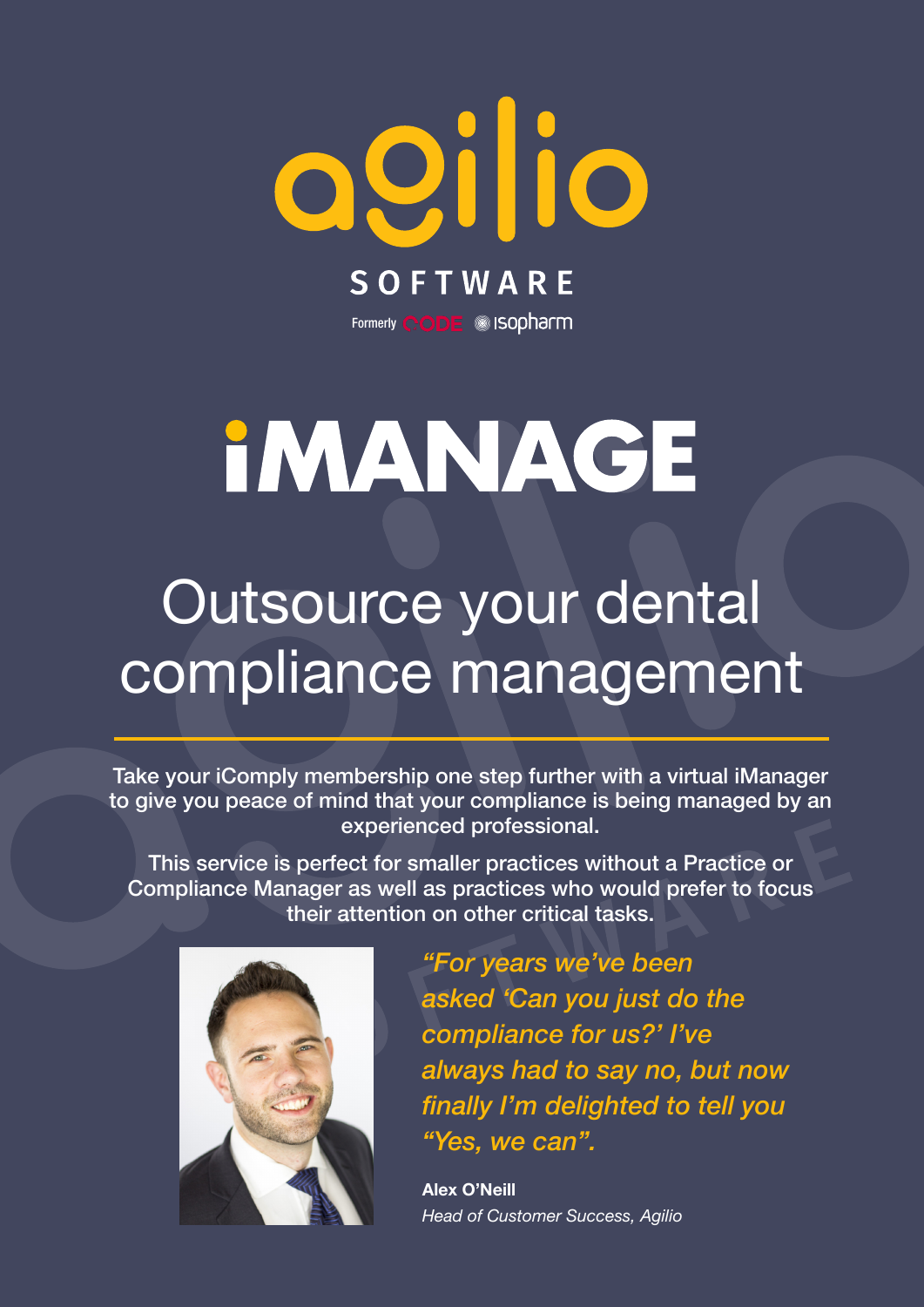# QOI|IO HMANAGE

### What's included? Key Benefits

| the contract of the contract of the<br>the control of the control of the |  |
|--------------------------------------------------------------------------|--|
|                                                                          |  |
|                                                                          |  |
|                                                                          |  |
|                                                                          |  |
|                                                                          |  |
|                                                                          |  |

#### **Compliance Focus Review**

Every month, your iManager will update your policies and procedures, write your compliance report notes, review digital audits, logs and checklists, and send a report with an action plan for the team

#### **Remote Meetings**

Your choice of a monthly 1-to-1 catchup call or a remote iComply practice meeting for your team with your iManager

#### **Compliance Club Calls**

Stay up to date with these exclusive weekly video calls that are only available to iManage members



#### **Exclusive quarterly update webinars**

Stay on the cutting edge of compliance and practice management with these exclusive member-only webinars



#### **Annual iManage user day**

Two free tickets to this exclusive interactive conference with the iComply team. Meet your iManager and gain valuable verifiable CPD



#### **3 yearly remote assessment**

Your manager will perform a mock CQC assessment in line with the latest regulatory approach based on our ongoing research

- Free up management time to focus on the critical tasks of patient acquisition and retention, helping to grow your top line revenue
	- Gain personal time if you are a single-handed practice this service gives you more time to spend on what you enjoy



✔

✔

Increase your compliance knowledge through regular meetings with your iManager, Compliance Club Calls and exclusive webinars



Gain peace of mind that your compliance and team are being managed by an experienced professional



Increase your awareness of potential competency issues in the practice through feedback on completed logs and audits



Lower your risks and increase your likelihood of passing a CQC or HIW inspection

**This service provides more than 100 hours of support each year and is an investment to free up critical management time, allowing you to focus on patients or to have more personal time doing what you love.**